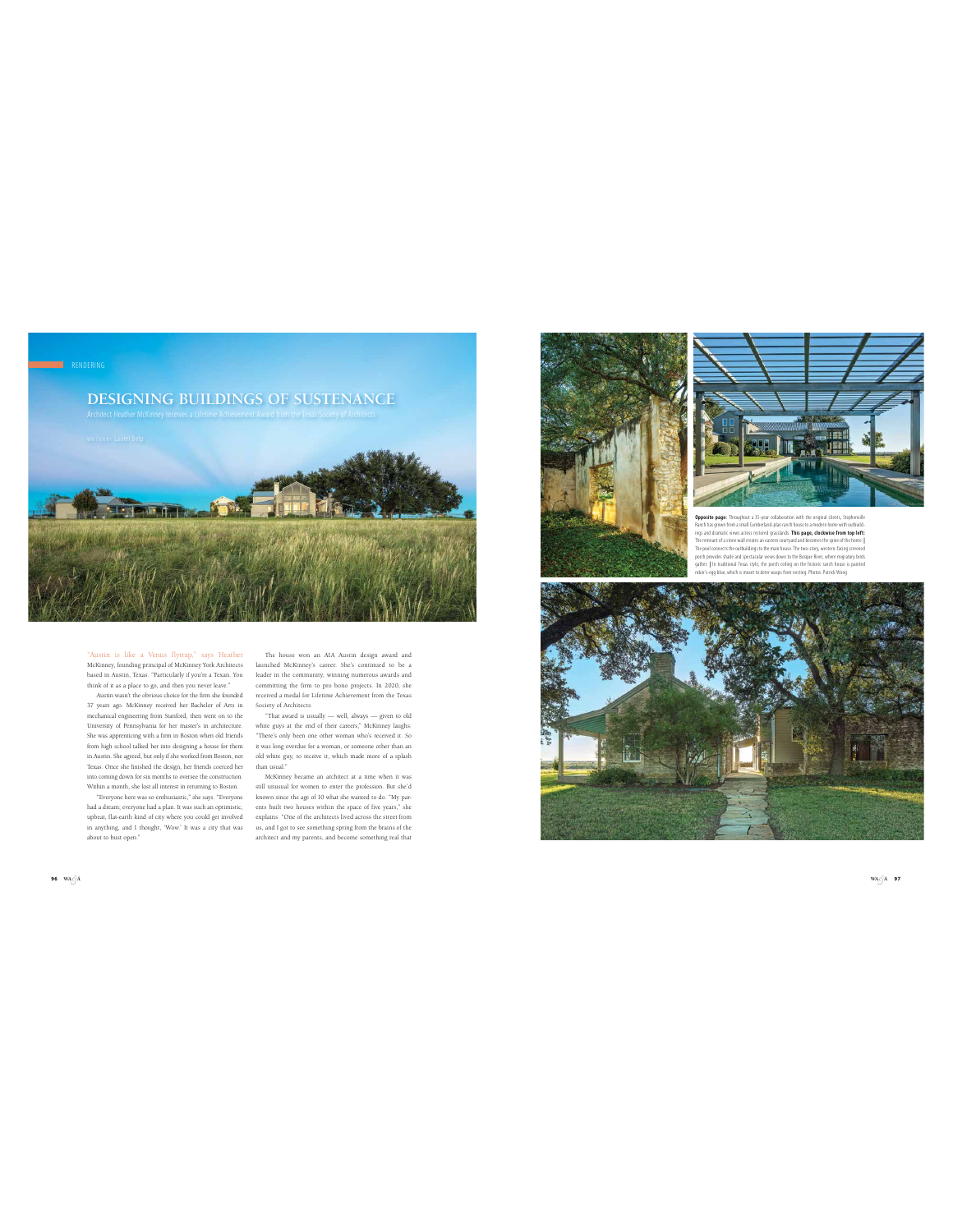



**This page, clockwise from top:** The home at Ridge Oak uses traditional Texas materials on its exterior. | Floating decks allow the trees to prosper, giving the house a zen-like feel. |<br>The owners' art collection takes cen

you could inhabit. What could be more wonderful than to have objects out there that have given such sustenance to people? For a career, there aren't many people who *make* things. Most people trade things. I've talked to a lot of people, and some just stumble into the profession, but oth-

ers know from the beginning." McKinney chose the University of Pennsylvania for her master's because of the presence of Louis Kahn, one of the 20th century's most influential architects, revered not just for his work but for his innovative thinking. Though he died during her first year, he often held his graduate classes outdoors, and first-year students like McKinney could listen to his desk crits (critiques of students' projects) and witness him drawing over students' work.

Today, McKinney York Architects seeks to create residential and commercial buildings that serve and inspire. "We make spaces that bring people together. The idea is that we believe in the unlimited potential of architecture to inspire and create community," McKinney says. "At the heart of it is creating spaces that will resonate with people and make them feel like they belong; it's their context. We

Heather McKinney became an architect at a time when it was still unusual for women to enter the profession. But she'd known since the age of 10 what she wanted to do.

spend a lot of time just listening to our clients, trying to be still and let their voices come through, so that when we fin-ish each house, it's the embodiment of the client, and what

we've done is find an elegant way to express that."<br>As a result, each project takes on a life of its own, and<br>sustainability has always been a major element of the prac-<br>tice, along with using local materials and artisans. and materials, the building is more anchored in its place. So in Austin, you're going to see a lot of our projects using limestone, native stone, and those skinny metal roofs that are part of the architectural heritage of Texas. It's not just



Simonlok.com saipinglok@yahoo.com 626-215-9345



**Simon Lok** 

**98 WA A**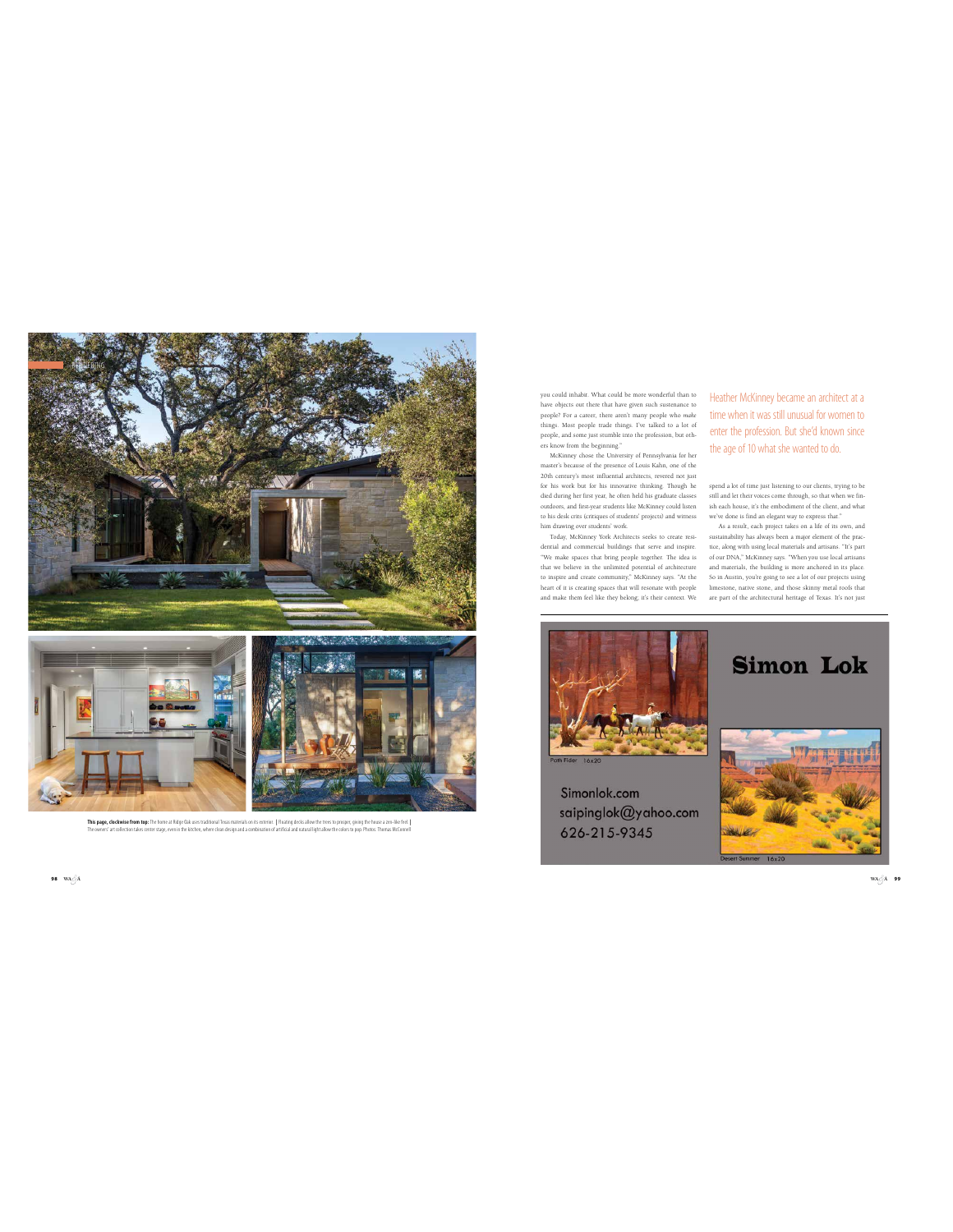



**This pays, from top:** Af Robs Bun, a wood-clar Trensy noon" is used for the marker of the many of the pays, the ma<br>corened pock, allowing to be usel yar-ound. Photo: Thomas McConnell A combination library and disinguity a

out materials, it's that the regional DNA is timeless and can be put into new work in a refreshing way."

At the award-winning residence Robbs Run, the site — in one of Austin's older, more established neighborhoods — consisted of a small house surrounded by trees. McKinney chose to design within the existing footprint, but rather than allow that to dictate a boxy form, she created two identical peaked-roof elements, which she describes as "Monopoly houses," joined by a glass slot. Each of the elements is painted an almost imperceptibly different shade of blue.

"Robbs Run was kind of our breakour project," she says.<br>"It was one of the first houses rated five stars for sustainability<br>by the city in 2006]. It has a great envelope, solar, rain-<br>water collection, and it has a really

Another landmark project has been underway for decades. One of her original clients inherited Stephenville Ranch, and McKinney has restored a derelict 150-year-old Cumberland





**WA**  $\stackrel{\frown}{\phantom{}}$  **A 101**